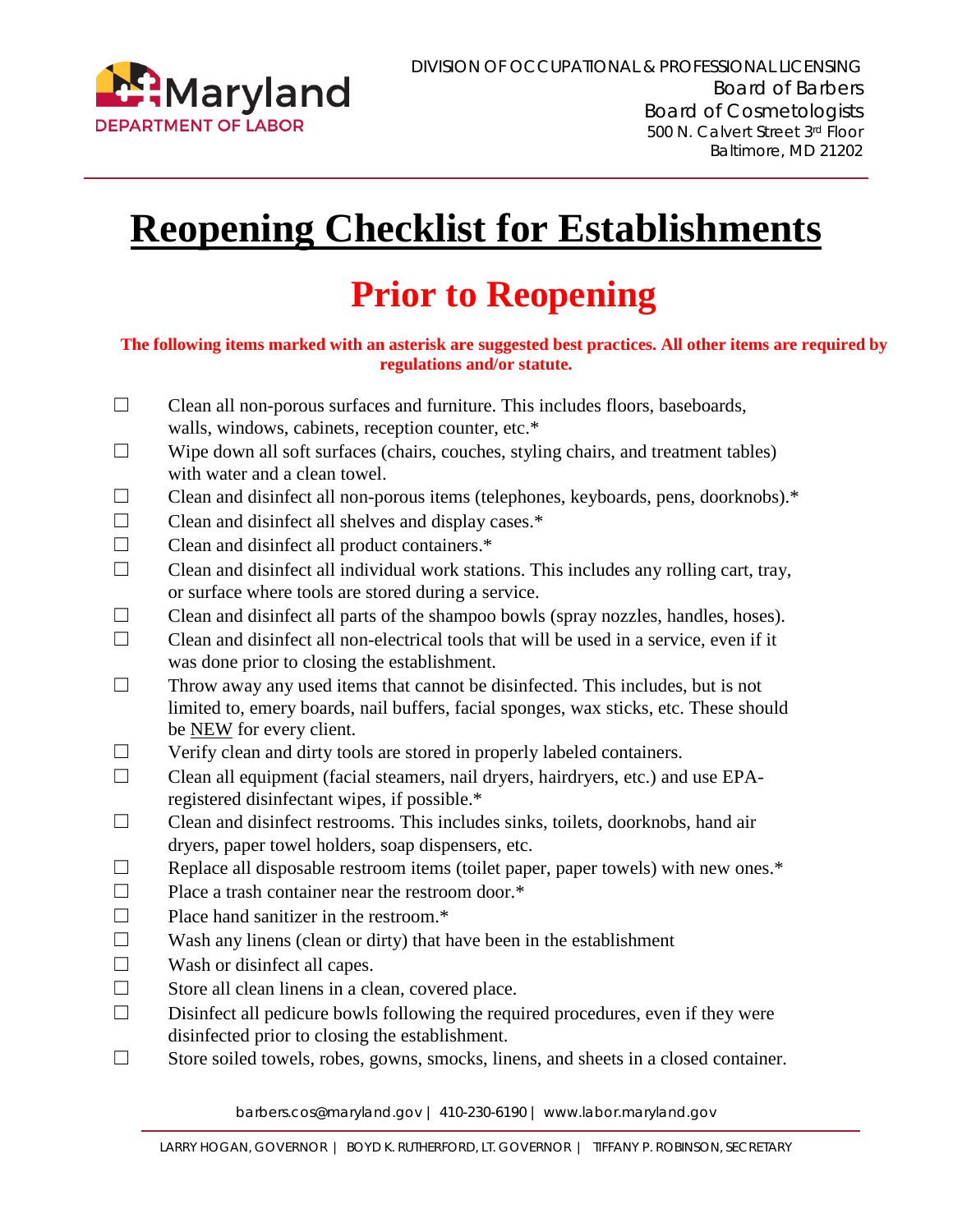- $\square$  Dispose of all waste, hair clippings, or refuse.
- $\Box$  Cover all headrests and/or treatment tables with a clean towel, sheet, or paper for each client.

#### *ONGOING SAFETY CONSIDERATIONS*

- $\Box$  Ensure everyone who works in the establishment washes their hands or uses an equally effective alcohol-based product before providing a service to each client.\*
- $\Box$  Wash hands after eating, using the restroom, blowing your nose, smoking, completing a transaction and completing a service.\*
- $\Box$  Wear face masks and gloves during all services.
- $\Box$  Have hand sanitizer available at stations and the reception counter. $*$
- $\Box$  Stagger appointments to minimize the number of clients in the waiting area.\*
- ☐ Consider implementing contactless or online payment systems.\*
- $\Box$  Consider having a supply of stylus pens, so clients do not touch the credit card reader. Disinfect the stylus pens after each use.\*
- $\Box$  Remove all magazines and paper reading products from the reception area. $*$
- ☐ Disinfect high contact surfaces/items daily (telephones, doorknobs, reception counter, etc.)\*
- $\Box$  Remind everyone who works in the establishment and clients to stay at home if they are sick or not feeling well.\*
- ☐ All workstations should be cleaned using an EPA-registered disinfectant before/after each client.
- $\Box$  A first aid kit and blood spill/exposure kit should be present at each workstation with the inclusion of a thermometer.\*

### **PROPER HANDWASHING STEPS**

Recommendations from the Centers for Disease Control and Prevention (CDC)

Stylists should wash and sanitize their hands before and after each client:

- 1. Wet your hands with running water and apply soap.
- 2. Lather your hands by rubbing them together.
- 3. Scrub all surfaces of your hands including the palms, backs, fingers, between your fingers, and under your nails for at least 20 seconds.
- 4. Rinse your hands under running water.
- 5. Dry your hands using a clean towel or air dryer.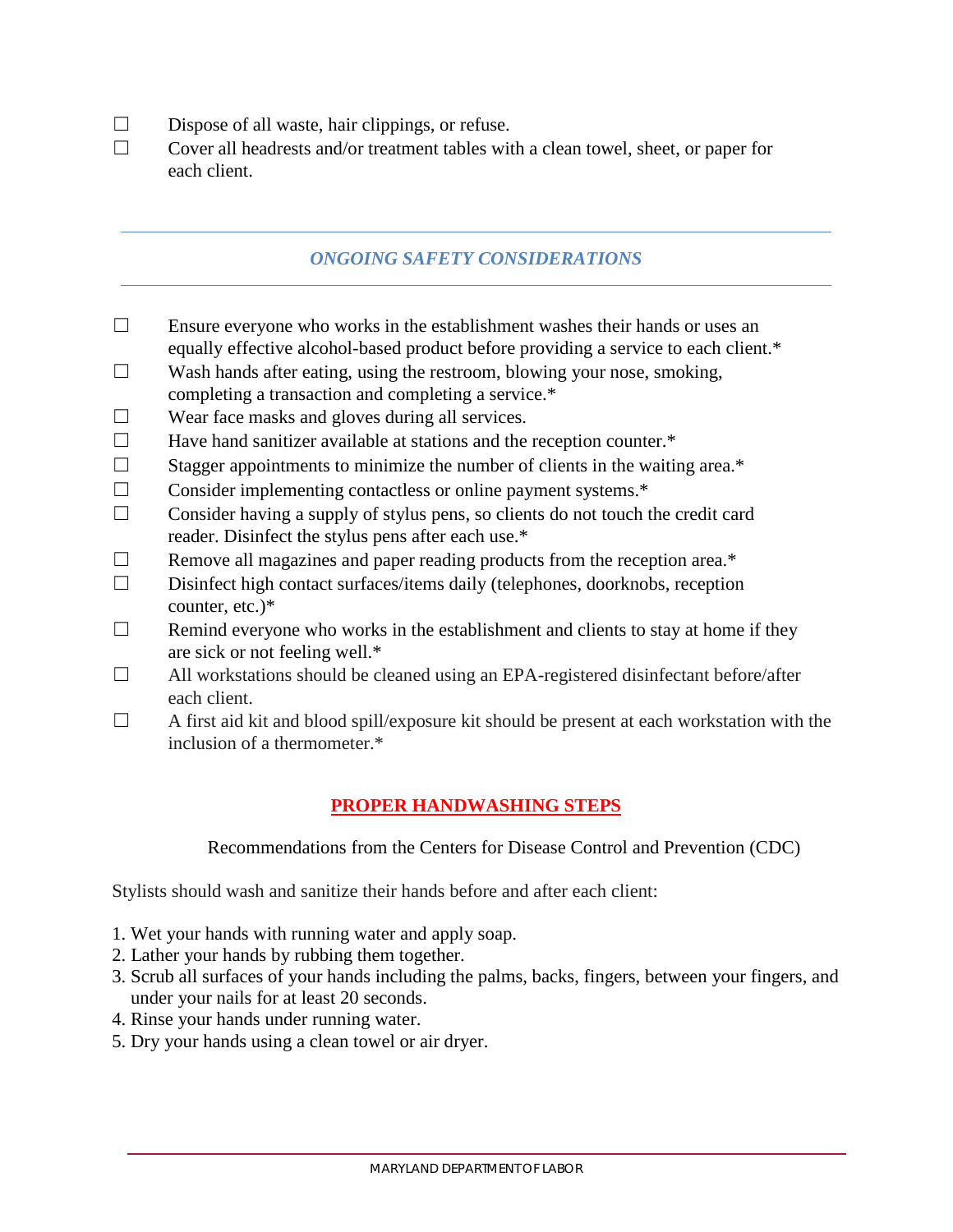#### *09.22.02.04*

## **.04 COMAR Sanitation Requirements**

B. Sanitation Provisions.

(1) Every salon shall be well lighted, heated, and ventilated, and shall be kept in a clean and sanitary condition.

(2) The walls, curtains, and floor coverings in a salon shall be washed and kept clean.

(3) All salons shall be supplied with hot and cold running water.

(4) The premises shall be kept free from rodents, vermin, flies, or similar insects.

(5) The salon may not be used for sleeping or living quarters.

(6) All hair, nail service debris, cotton, or other waste material shall be removed from the floor without delay and deposited in a closed container and removed from the premises frequently.

(7) Restrooms shall be kept in a sanitary condition and have a soap dispenser and disposable towels.

(8) All employees of a salon shall be attired in clean, washable garments.

(9) The hands of a licensee or registrant shall be washed before attending each client.

(10) Surgical latex gloves shall be worn if the licensee or registrant has a cut or open wound.

(11) Implements used in direct contact with a client shall be washed in hot, soapy water before being immersed in a disinfectant solution as specified in §B(12) of this regulation.

(12) Implements shall be disinfected in a wet sanitizer containing an EPA-registered disinfectant effective against HIV and hepatitis viruses, or a hospital-grade tuberculocidal disinfectant in a quantity sufficient to cover those portions of the implements that come in direct contact with a client.

(13) For each workstation being used by a licensee or registrant, a salon shall have:

(a) At least one wet sanitizer containing a disinfectant solution as specified in  $\S$ B(12) of this regulation; and

(b) At least one closed, dry drawer or cabinet which contains no objects or substances other than those specified in §B(14) of this regulation.

(14) Cleaned and disinfected implements and equipment shall be stored in a closed, dry cabinet or drawer which contains no other objects or substances.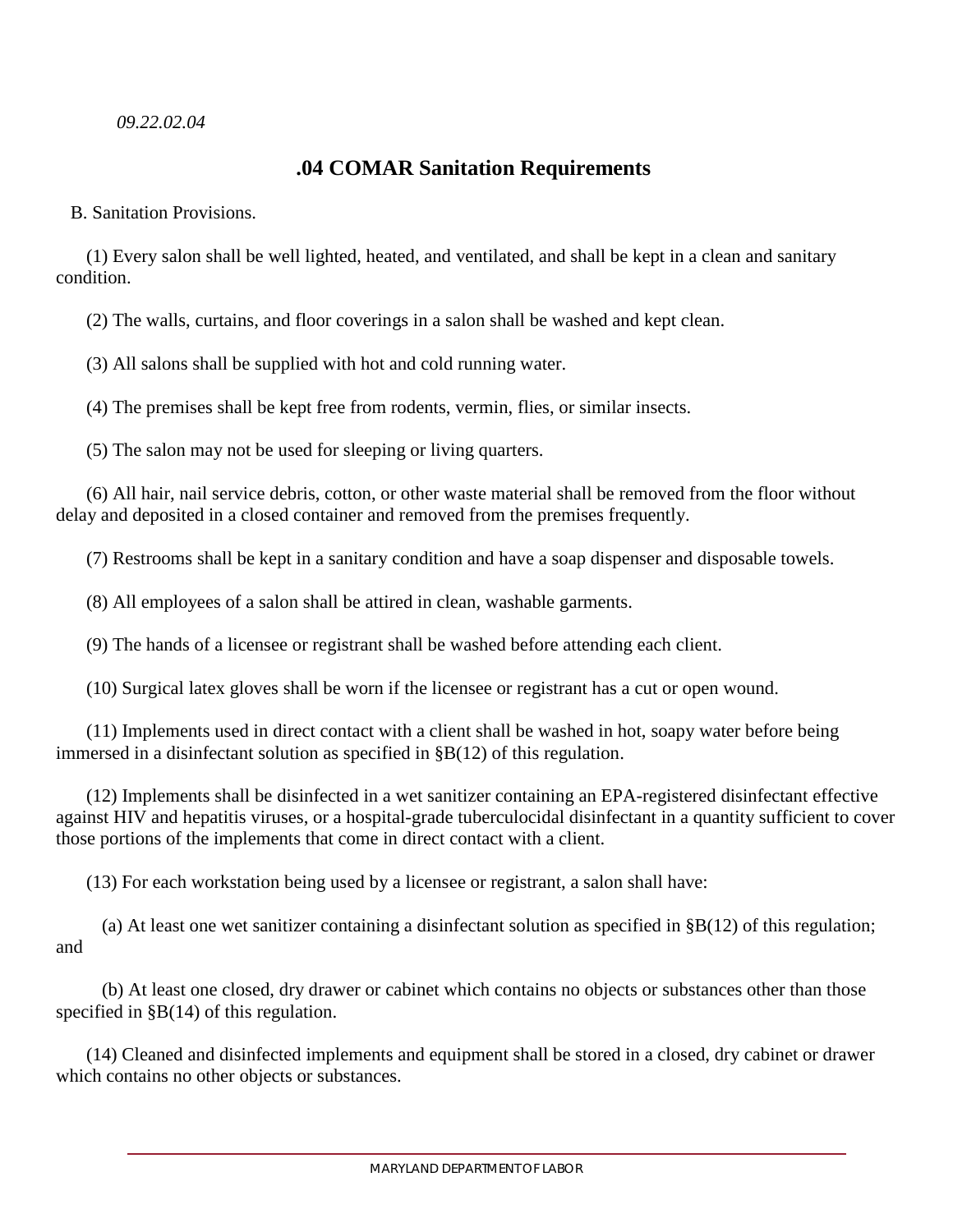(15) The use of neck dusters, powder puffs, sponges, styptic pencil, and lump alum or any other equipment or implement which cannot be sanitized and disinfected may not be used on more than one client.

(16) Lotions, oils, and any other type of liquid shall be poured into a disinfected container or disinfected hand. Any excess remaining after application shall be discarded immediately and not returned to the original container or applied to another client.

(17) Lotions, ointments, creams, and powders shall be kept in clean closed containers. All cosmetic containers shall be recovered.

(18) Every headrest and footrest shall be covered with a new clean towel or disposable paper for each client.

(19) A salon shall have a closed cabinet in which laundered towels are stored and a separate bin or hamper for the disposal of soiled towels. If the salon does its own laundering, the salon shall have both an automatic washer and dryer on the premises.

(20) Creams shall be dipped from a container with a clean spatula, and this instrument may not come in contact with the patron. Creams may not be removed with the fingers.

(21) An instrument that caused a skin abrasion or a cut to the skin shall be cleansed and disinfected immediately. If bleeding occurs, a tissue or cotton shall be used to collect the blood. Blood-contaminated materials shall be disposed of immediately in a sealed, double-plastic bag.

(22) A licensee or registrant whose hands come in contact with blood shall wash and disinfect them immediately.

(23) Pressing combs shall be kept clean and free of carbon, and a hot soda solution or similar cleansing agent shall be used for this purpose. Between clients, pressing combs shall be scrubbed with a stiff brush, rinsed, disinfected, and dried.

(24) Curling irons shall be wiped with a clean cloth after use on each client. They shall be cleansed in a soap solution containing a portion of ammonia or similar cleansing agent and wiped dry each day to keep them clean and free from rust, grease, and dirt.

(25) Hot combs and curling irons shall be used in a well-ventilated area and wiped free of grease and hair with a paper towel or cloth prior to their placement in the heater.

(26) A minimum of eight combs and four brushes shall be available for each senior cosmetologist, cosmetologist, and cosmetologist apprentice.

(27) Protective neck strips or similar covering shall be used on each client.

(28) Shampoo bowls shall be washed after each shampoo and sanitized frequently with a disinfectant to assure cleanliness.